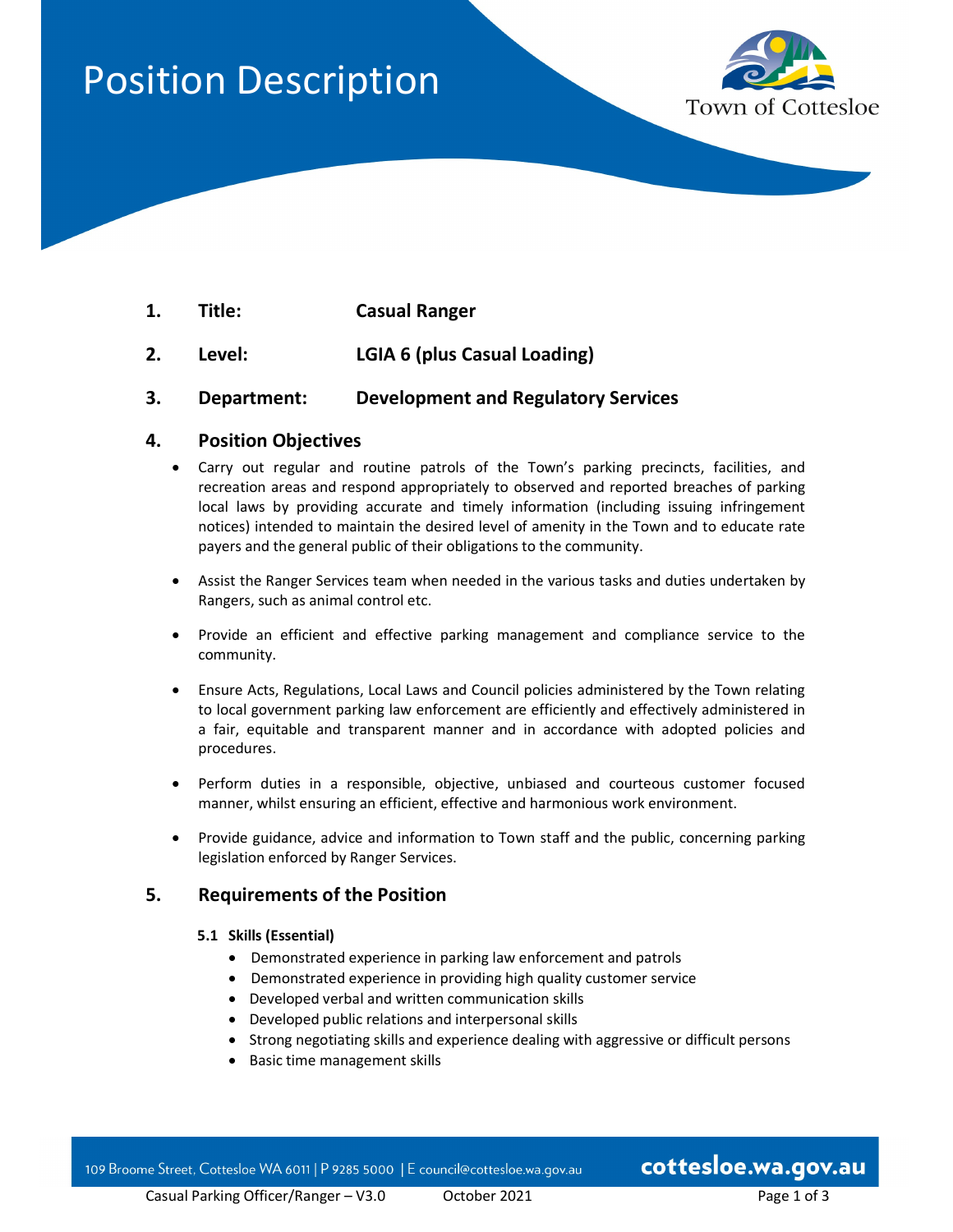#### 5.2 Skills (Desirable)

- Working knowledge of Council Local Laws
- Working knowledge of Council's organisational structure and function
- Sound knowledge of the Town district
- Developed animal handling techniques
- Working knowledge of the Dog Act, Litter Act, Bush Fires Act, Off-road Vehicles Act.

#### 5.3 Experience (Desirable)

• Some experience working with a local authority or Law enforcement authority

#### 5.4 Qualifications (Essential)

- Valid 'C' class Motor Driver's Licence
- Current National Police Clearance
- First Aid Certificate from St. John Ambulance

#### 5.5 Qualifications (Desirable)

• Regulatory Officer Compliance Skills (ROCS) 1 and 2

# 6. Key Duties/Responsibilities

#### 6.1 Parking and Local Law Enforcement

- Controls and monitors vehicle parking and enforces relevant laws
- Carries out regular patrols and thorough inspections of car parks, ticketing, chalking and issuing of infringements in alignment with relevant legislation
- Enforces the Off-Road Vehicle Act
- Responsible for impounding of abandoned vehicles
- Provides prompt, empathetic and efficient customer service when dealing with members of the public to meet their needs

#### 6.2 Other Ranger Services (As Needed)

- Controls dogs and enforces the Dog Act
- Controls litter and enforces Litter Act
- Controls Bush Fires Act and enforces local laws related to fire control.
- Responds to noise complaints in conjunction with Principal Environmental Health Officer, as required
- Reports damage to Council property and to signs
- Delivers agenda items, reports and minutes to Councillors
- Delivers and picks up items on behalf of Council as required
- Assists in the planning of community events.
- Any other duties as directed by the Director of Development and Regulatory Services or the Coordinator Rangers and Compliance
- To provide good quality customer service to both internal and external customers often utilising the Town's Customer Service Request Management Software.

#### 6.3 Occupational Safety and Health

Ensures compliance with Occupational Health and Safety policy

#### With regards to safety:

- Take reasonable care to ensure own health and safety at work
- Avoid adversely affecting the health and safety of any other person
- Report any unsafe conditions or incidents that occur

# cottesloe.wa.gov.au

Casual Parking Officer/Ranger – V2.0 October 2021 Page 2 of 3